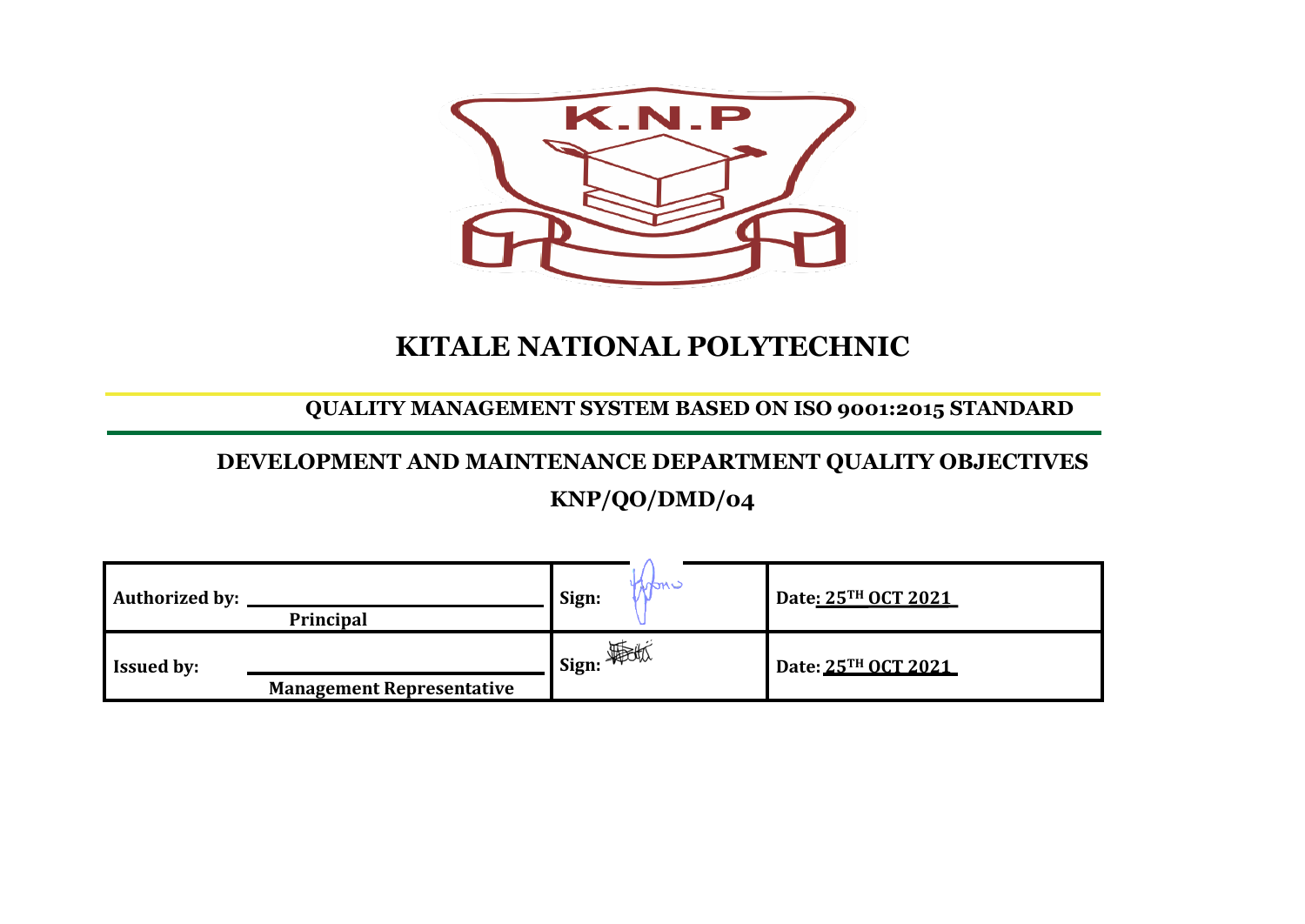## **DEVELOPMENT AND MAINTENANCE DEPARTMENT**

## **QUALITY OBJECTIVES**

| S/NO          | Objective                                                                                                                                                   | Who will be responsible?                                                                                   | What will be done?                                                                                           | When will it be<br>completed?                                                                    | <b>What resources</b><br>will be required?                                                       | How will the results<br>be monitored and<br>evaluated?                                                                           |
|---------------|-------------------------------------------------------------------------------------------------------------------------------------------------------------|------------------------------------------------------------------------------------------------------------|--------------------------------------------------------------------------------------------------------------|--------------------------------------------------------------------------------------------------|--------------------------------------------------------------------------------------------------|----------------------------------------------------------------------------------------------------------------------------------|
|               | measurable<br><i>State</i><br>quality<br>$\mathfrak{a}$<br>objective addressing any of the<br>dimensions<br>$\sigma f$<br>quality<br><i>product/service</i> | Give the title of the person<br>to ensure that the quality<br>objective is achieved (the<br>process owner) | State activities to be<br>undertaken to ensure<br>the<br>quality<br>that<br>objective is achieved            | For every activity<br>column<br>in<br>indicate when it<br>will be completed                      | <b>Indicate</b><br>the<br>resources required<br>undertake the<br>to<br>activities in column<br>3 | Indicate how results<br>monitored<br>be<br>will<br>and evaluated<br>that<br>$\mathit{vou've}$<br>the<br>met<br>quality objective |
| $\mathcal{L}$ | Ensure that all the projects and<br>drawings are approved and that<br>all the legal procedures are<br>followed before implementation<br>June 2022           | Head of Development and<br>maintenance department                                                          | Request for the<br>approved budget<br>and approval to start<br>the processes by the<br>principal             | First Quarter of<br><b>Financial Year</b><br>To the End of<br><b>Financial Year</b><br>2021-2022 | Approved budget<br>Iso Standards<br>Service Charter                                              | Check the number of<br>designs and<br>approvals ready for<br>implementation visa<br>vis the approved<br>budget projects.         |
| 2.            | Ensure that the ongoing works<br>are frequently inspected and<br>every stage and activity is<br>monitored on daily basis                                    | Head of Development and<br>maintenance department                                                          | Regular inspections<br>at the sites and<br>regular site meetings                                             | First Quarter of<br><b>Financial Year</b><br>To the End of<br><b>Financial Year</b><br>2021-2022 | Human resource,<br>construction experts                                                          | Review all the<br>minutes and project<br>files and site<br>instructions and<br>works program                                     |
| 3.            | Enhance timely repairs                                                                                                                                      | Head of Development and<br>Maintenance department                                                          | <b>Promt production of</b><br>repair budgets for<br>approval and<br>provision of<br>maintenance<br>schedules | First Quarter of<br><b>Financial Year</b><br>To the End of<br><b>Financial Year</b><br>2021-2022 | Funds, Human<br>Resource                                                                         | Review all requests<br>made to the<br>department visa vis<br>the number that has<br>been completely<br>resolved.                 |